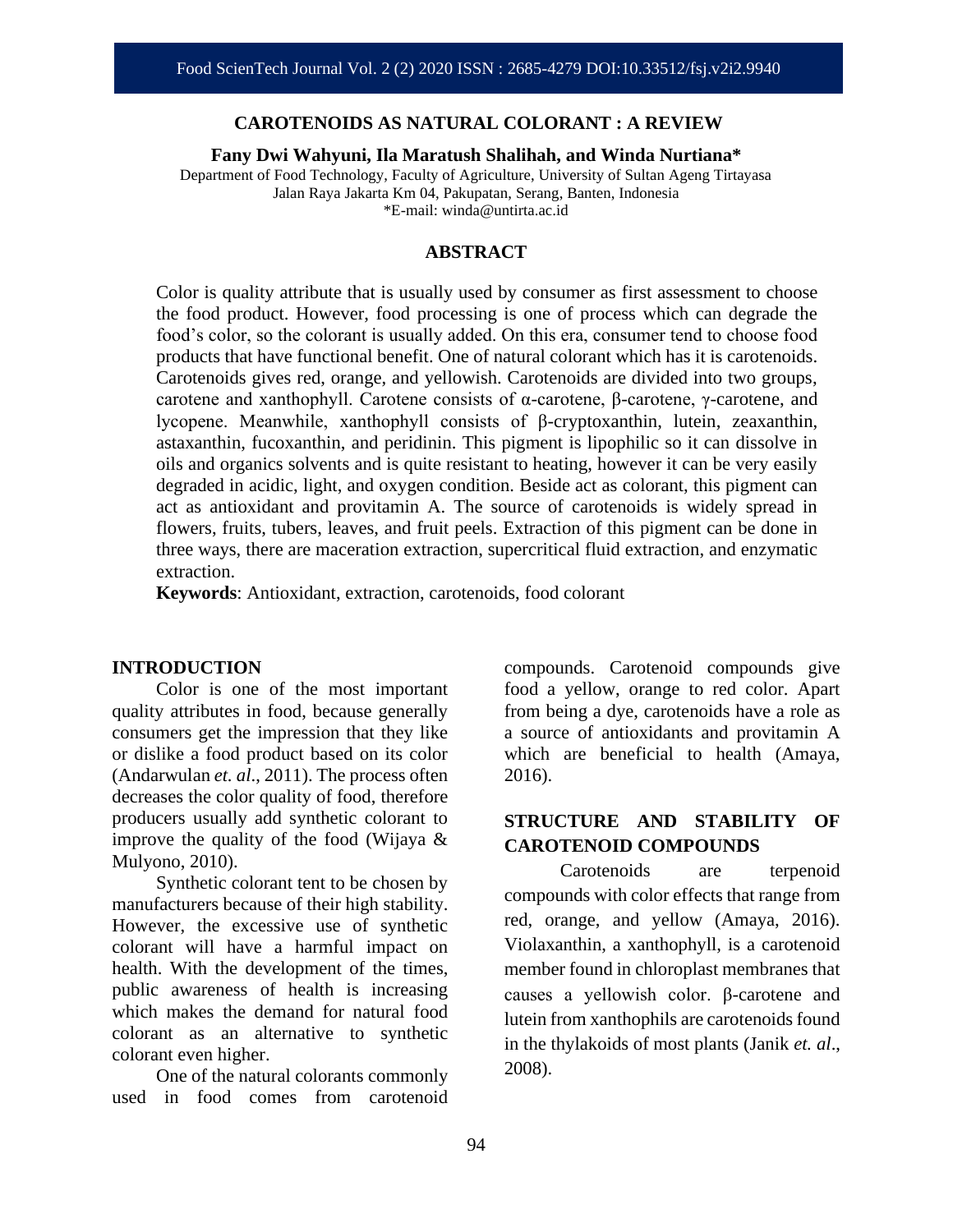Carotenoids are tetraterpenoids (C40), which are a group of widely dispersed and fat-soluble pigments found in almost all plant species, from simple bacteria to yellowflowered compositae. In plants, carotenoids

consumed carotenoids, such as α-carotene and β-cryptoxanthin, also have provitamin A activity. Carotenoids are found in fruits and vegetables about 30-100% of human vitamin A requirements (Gross, 1991).



Figure 1. Basic structure of carotenoids and end groups (Britton *et. al*., 2004)

have two functions, namely as auxiliary pigments in photosynthesis and as colorant in flowers and fruits (Harborne, 1996).

Carotenoids are the most widespread pigments in nature. In higher plants, carotenoids in chloroplasts are often covered by the predominant chlorophyll pigment. In autumn when chloroplasts rot during plant aging, the yellow-orange color of carotenoids becomes clear (Fennema, 1996).

The role of carotenoid pigments is their ability as a precursor to vitamin A. Although β-carotene carotenoids have the greatest provitamin A activity due to their two β-ionone rings, other commonly

Most carotenoids consist of eight isoprene units with 40 carbon chains. The general structure of carotenoids generally consists of a polyene chain with nine conjugated double bonds and a final group at both ends of the polyene chain (Britton *et. al*., 2004). The chain structure of the polyene and the carotenoid end group is shown in Figure 1.

Carotenoids are divided into two groups, namely carotene and xanthophyll. Carotenes such as α-carotene, β-carotene, γcarotene, and lycopene are hydrocarbons. Meanwhile, xanthophylls such as βcryptosantin, lutein, zeasantin, astasantin, fukosantin, and peridinin, are carotenes containing oxygen atoms as hydroxy,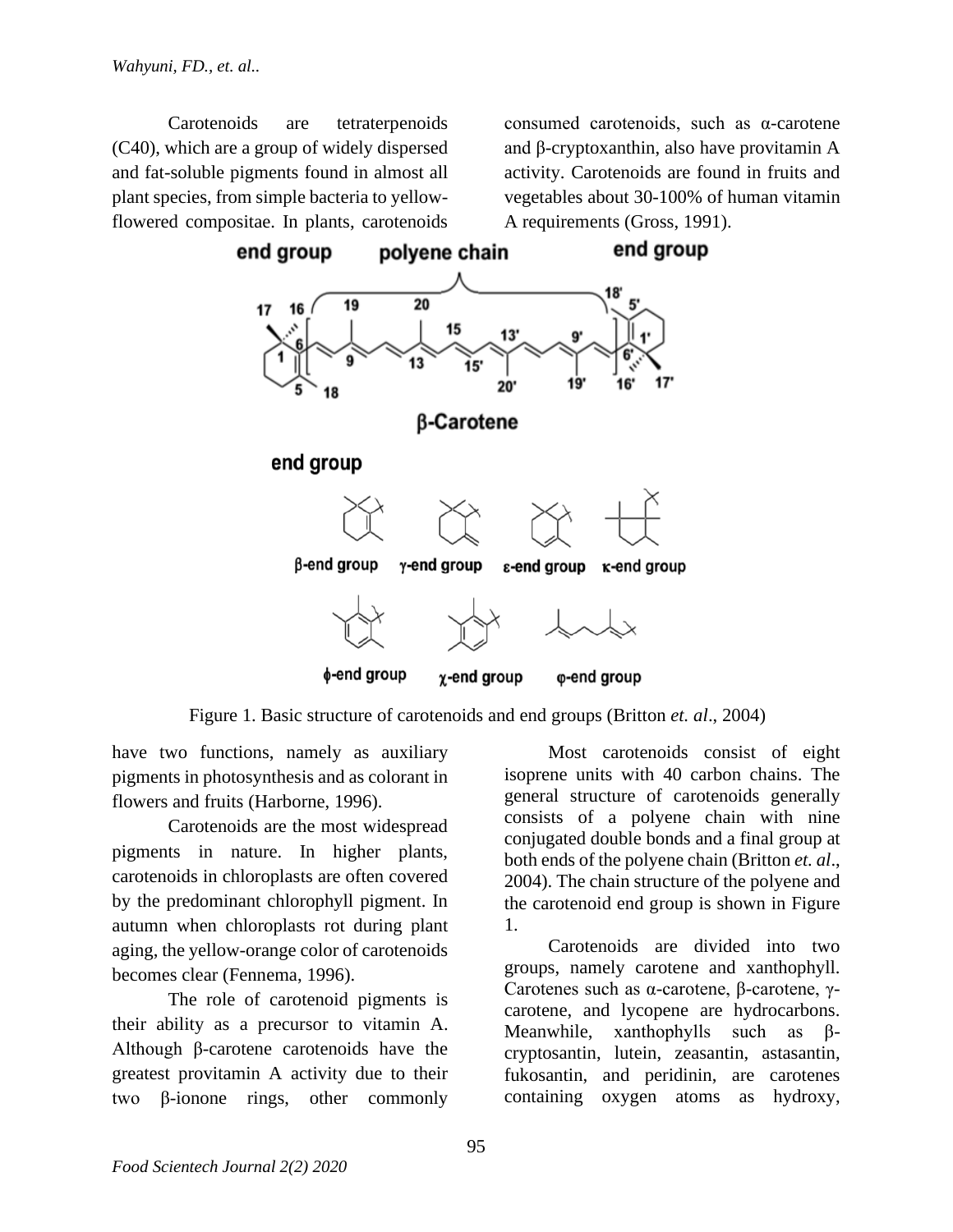carbonyl, aldehyde, carboxylate, epoxide, and furanoxide groups in molecules (Maoka, 2009). The typical carotene and xanthophyll structures are shown in Figure 2.

C

stored in crystalline solid form and contain hydrocarbon solvents such as petroleum, hexane or benzene to minimize the risk of contamination with water before further analysis (Pinem, 2010).



**Carotenes** 

Figure 2. Structure of carotene and xanthophyll groups (Maoka, 2009)

The carotenoid most commonly found in plant tissue is β-carotene. These carotenoids are also used as food coloring. Several carotenoids found in plants, for example, are α-carotene found in carrots and capsanthin found in red peppers (Delgado-Vargas *et. al*., 2000).

All carotenoids are lipophilic compounds, thus carotenoids dissolve in oil and organic solvents, such as alcohol, chloroform, and acetone. Carotenoids are quite heat stable and their color can be lost due to the oxidation process (Thane & Reddy, 1997). In addition, carotenoids are very sensitive to acids, light, and oxygen (Friedrich, 1988), so they should always be stored in a dark room and in a vacuum, at a temperature of -200C. Carotenoids are best

Carotenoids are easily oxidized because of the many double bonds that are conjugated. In addition, the storage of carotenoid pigments in organic solvents will accelerate decomposition. This is due to the highly conjugated and unsaturated structure of carotenoids, so that the products of their degradation are very complex (Pinem, 2010).

During oxidation, epoxide and carbonyl compounds are initially formed. Further oxidation results in the formation of mono and oxygenated short chain compounds including epoxy-β-ionones. For provitamin A carotenoids, the formation of epoxides in the ring results in loss of provitamin activity. Extensive autoxidation will result in carotenoid pigment bleaching and loss of color. The oxidative breakdown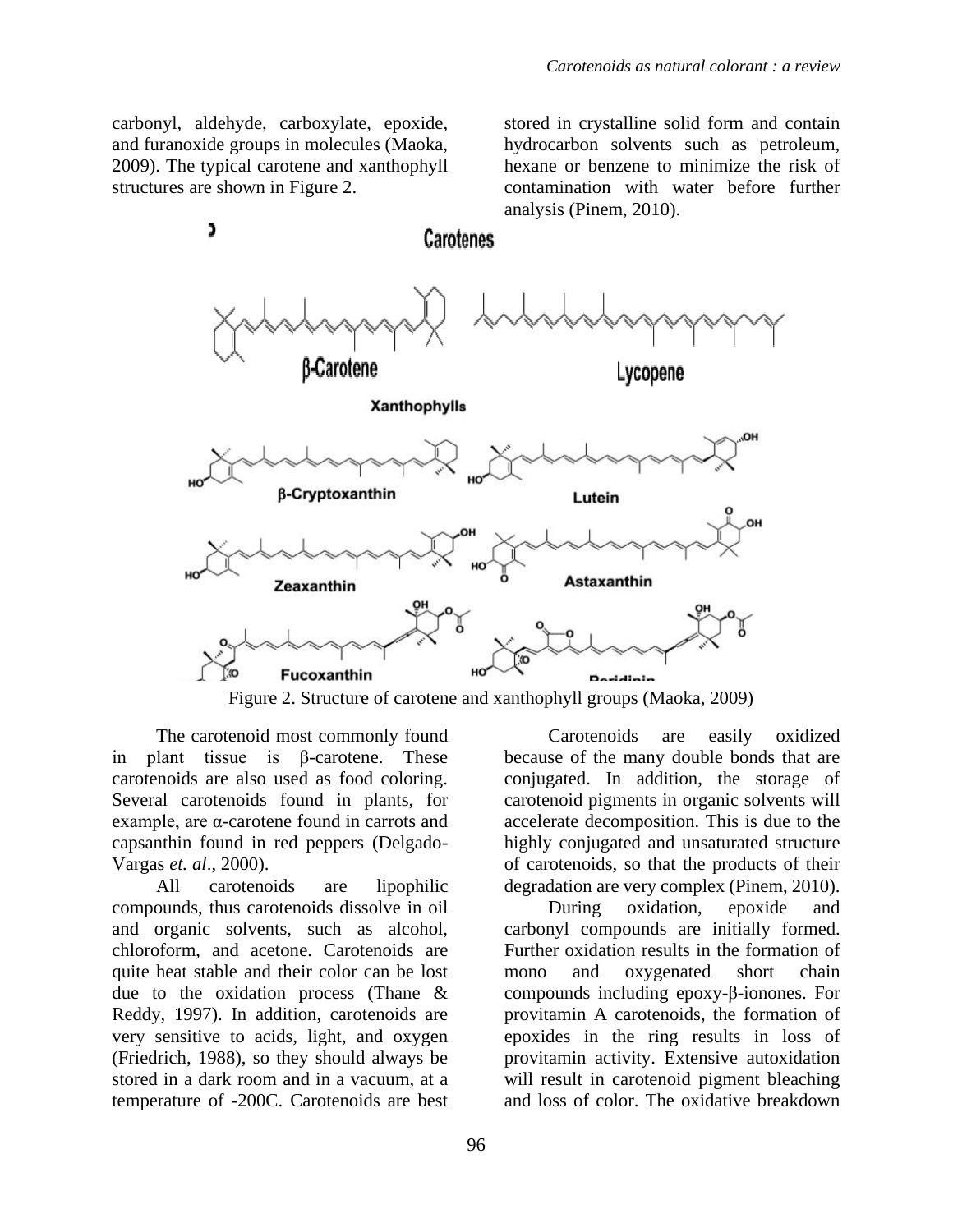of β-carotene is intensified in the presence of sulfate and metal ions (Peisser & Yang, 1979).

Enzymatic activity, especially lipoxygenase will accelerate the oxidative degradation of carotenoid pigments. This process occurs through an indirect mechanism. Lipoxygenase will catalyze the oxidation of unsaturated or polyunsaturated fatty acids to produce peroxides, this is what causes lipoxygenase to react easily with carotenoid pigments (Ben *et. al*., 1971).

Carotenoids are relatively stable during storage and handling of most fruits and vegetables. The freezing process causes slight changes in carotene. However, the blanching process is known to affect carotenoid levels. Often the blanched plant products show a marked increase in the carotenoid content relative to the raw tissue. This is due to inactivation of lipoxygenase, which is known to indirectly catalyze oxidative decomposition of carotenoids, loss of water-soluble constituents or due to mild heat treatment which is usually used during the blanching process to increase the efficiency of pigment extraction (Francis, 1999). Although carotene is considered quite stable during heating, it is known that heat sterilization can induce a cis or trans isomerization reaction. To reduce excessive isomerization, this thermal process should be minimized whenever possible (Amaya, 2016).

Based on research conducted by Aryayustama *et. al*. (2018), showed that high storage temperatures could lead to a greater decrease in the total carotenoids of pandan fruit extract. In addition to storage temperature, the influence of the presence of oxygen can affect the structure of carotenoid compounds, this results in oxidation and isomerization of β-carotene pigments.

The color caused by carotenoids is from yellow to red so that the detection wavelength for monitoring carotenoids is

usually in the range of 400-500 nm (Britton, 1995 in Susilowati, 2008). Hujaya (2008) reported that the maximum wavelength values of xanthophyll (444 nm) and carotene (450 nm) were not much different, but it was confirmed that the two compounds were different.

## **CAROTENOIDS AS ANTIOXIDANT**

Carotenoids are a group of pigments that can reduce free radicals, so they can act as antioxidants (Gross, 1991; Rodrigues-Amaya, 2003; Stahl & Sies, 2003). Therefore, carotenoids are able to protect cells and organisms from oxidative damage caused by free radicals. The buildup of free radicals will cause various health problems such as cancer, inflammation, Alzheimer's, cataracts, the aging process on the skin, and a decrease in the immune system. Free radical inhibition by carotenoids is mainly carried out by β-carotene (Limantara & Rahayu, 2012).

The role of carotenoids as antioxidants is as a reducer of singlet oxygen (1O2) and radical peroxides (Palozza and Krinsky, 1992; in Redriguez-Amaya, 2001; Miranda *et. al*., 1998). The way carotenoids work in reducing singlet oxygen is based on the transfer of electrons between the two molecules. Energy from singlet oxygen transfers to carotenoids, and then the oxygen ground state phase and triplet carotenoid excitation are obtained so that singlet oxygen reactivity can be reduced (Stahl & Sies, 2003).

The factor that really supports the function of carotenoids as antioxidants is their structure. The structure of carotenoids greatly affects their bioactivity, such as the presence of double bonds, open chains, and the least amount of oxygen substituents which will increase the antioxidant activity of carotenoids (Di Mascio *et. al*., 1989 in Lila, 2004; Dutta *et. al*., 2005; Tahamatsu *et. al*.,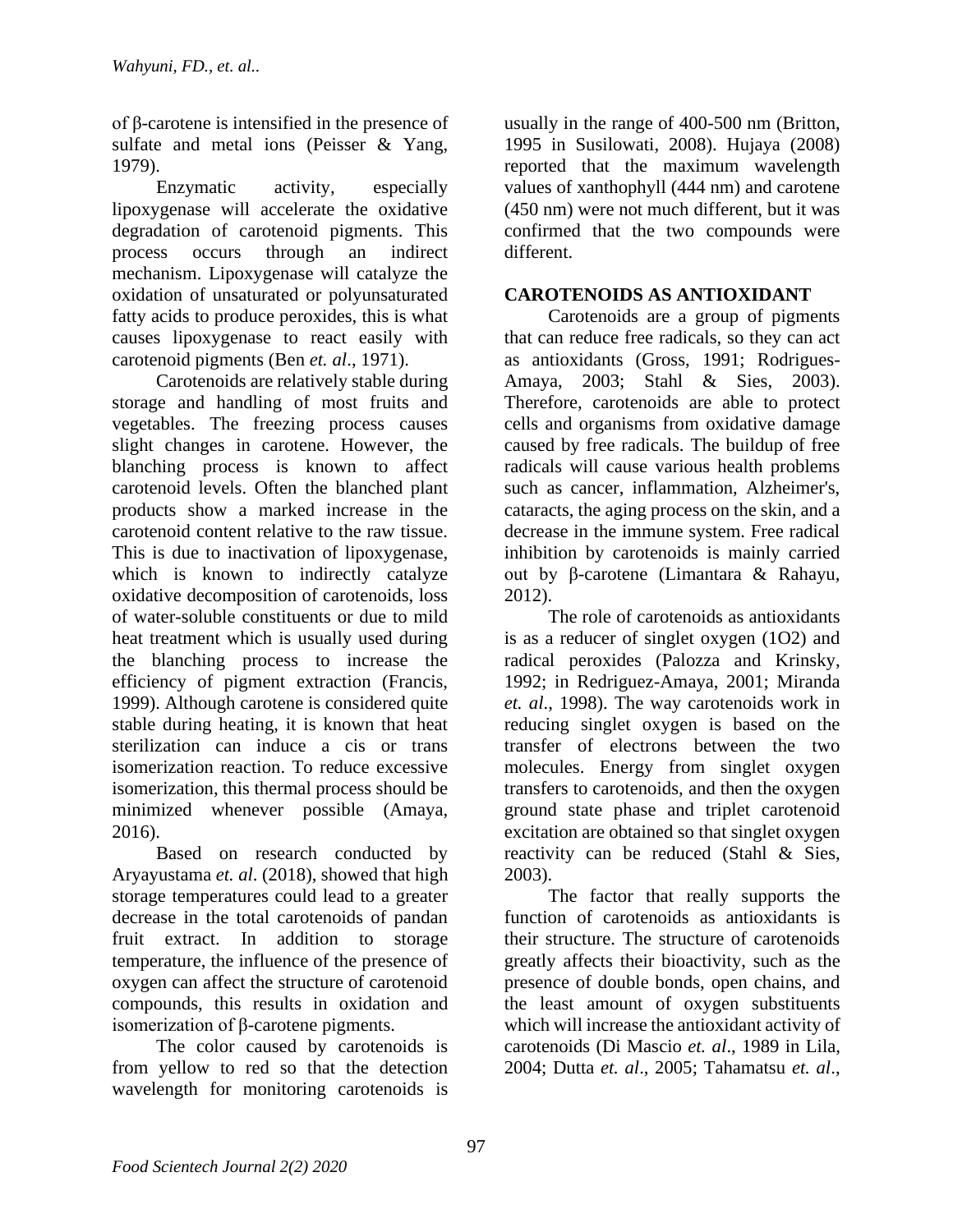2003). Following free radical stabilization by beta carotene can be seen in Figure 3.



Figure 3. Free radical stabilization by beta-carotene (Belitz *et. al.,* 2004 in Nururrahmah *et. al*., 2013)

# **SOURCES AND EXTRACTION METHODS OF CAROTENOIDS**

The sources of carotenoids are very scattered in nature. The source can come from flowers, fruit, tubers, leaves, and so on. The following sources of carotenoids can be seen in Table 1.

Members of carotenoid compounds such as beta carotene, lycopene, and xanthophylls are also very scattered sources in nature. Following are the levels of beta carotene, lycopene, and xanthophylls can be seen in Table 2.

Table 1. Carotenoid contents from various sources

| Sources                                     | <b>Carotenoid Contents</b>             |
|---------------------------------------------|----------------------------------------|
| Kabocha Pumpkin                             | $254.77$ mg/100g                       |
| <b>Yellow Pumpkin</b>                       | $24.62 \text{ mg}/100 \text{g}$        |
| Seaweed (Caulerpa sp)                       | $12,532 \text{ mg/g}$                  |
| Cassava Leaves (Manihot esculenta, Crantz.) | $8.07 \pm 45 \text{ µg/g}$ wet basis   |
| Rubber Cassava (Manihot glaziovii)          | $767 \pm 71$ µg/g Wet basis            |
| <b>Pandanus Fruit Extract</b>               | 19,17%.                                |
| Yellow Ambon Banana Skin (M. paradisiaca    | $6,203 \pm 0,004 \text{ µg}$           |
| sapientum L.)                               |                                        |
| Sweet Potatoes with Yellow-Orange Tuber     | $0,205-0,254 \mu g/100 g$              |
| <b>Sweet Potatoes with White Tuber</b>      | $0,007-0,024 \text{ µg}/100 \text{ g}$ |
| Cilembu Sweet Potato                        | $1,363 \pm 0,113$ mg/g                 |
| Marigold Flower                             | $680$ mg/kg                            |

Source: Manasika *et. al*. (2015); Kim *et. al*. (2005); Darmawati *et. al*. (2016); Magdalena *et. al.* (2007); Made *et. al.* (2018); Suparmi *et. al.* (2012); Qurniati *et. al.* (2013); Setyawati (2015); Yolanda (2012).

Carotenoids can be obtained by an extraction process using non-polar solvents or organic solvents. This is because carotenoids are intracellular and highly hydrophobic. The extraction methods that can be used to obtain carotenoids include the maceration extraction method, the supercritical fluid extraction method, and the enzymatic extraction method (Maleta *et. al*., 2018).

This maceration extraction method uses a solvent which diffuses into the cell of the material wherein the carotenoid compounds will come out as a result of osmotic pressure, besides that the maceration process is usually carried out by stirring and heating to speed up the extraction process. Solvents that are often used are acetone and ethanol (Maleta *et. al*., 2018).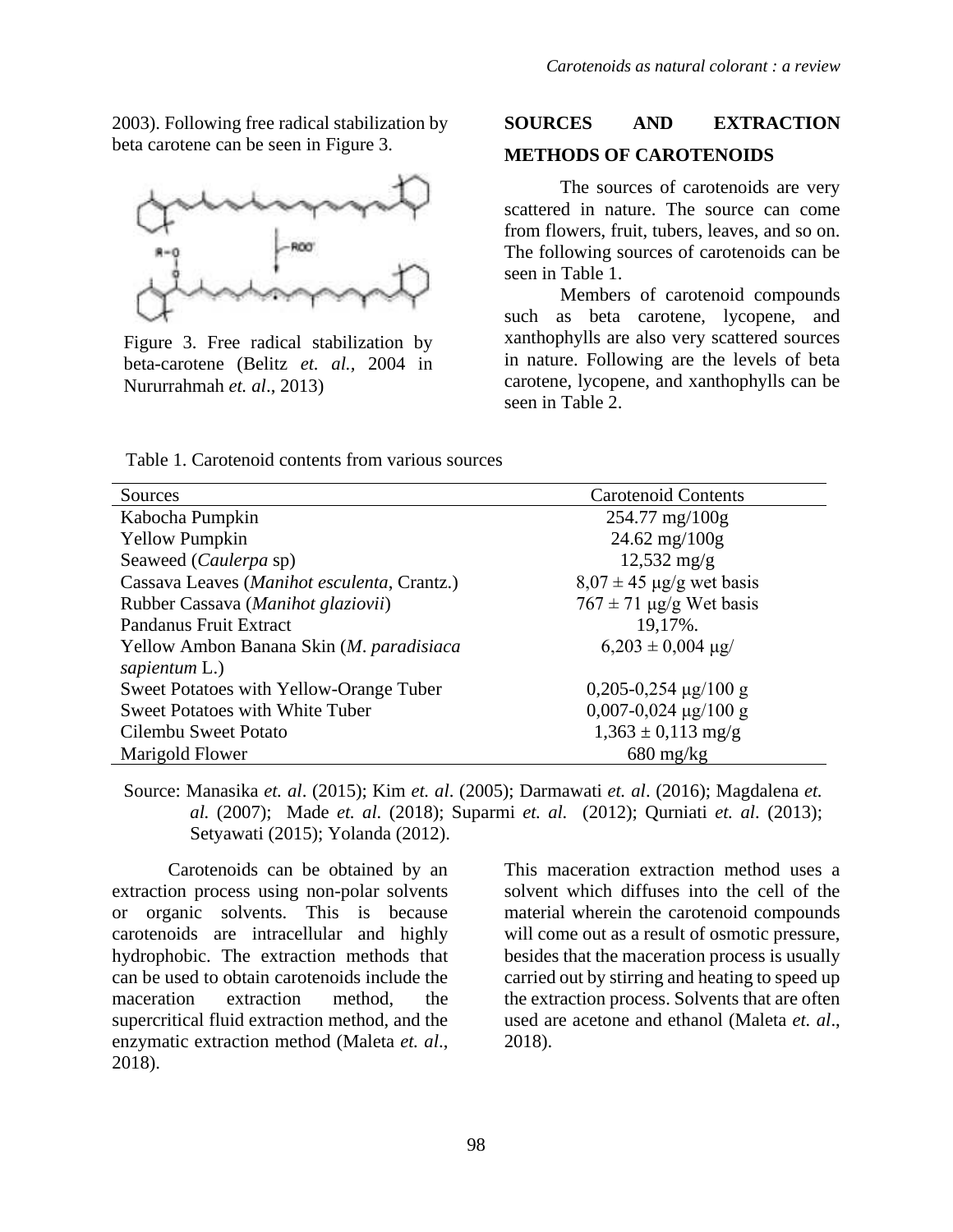| <b>Type</b>         | Source                                  | Content                                       |
|---------------------|-----------------------------------------|-----------------------------------------------|
| <b>Beta Caroten</b> | Outer Dragon Fruit Skin                 | 181,6 ppm                                     |
|                     | Inner Dragon Fruit Skin                 | 224,2 ppm                                     |
|                     | Curly Red Chili (Capsicum annuum L Var. | $5,57\pm0,13$ mg/100g                         |
|                     | Longum sendt)                           |                                               |
|                     | Cayenne pepper (Capsicum frutescens L.) | $0,36\pm0,01$ mg/100g                         |
|                     | Big Red chilli (Capsicum annuum L. Var. | $10,54\pm0,07$ mg/100g                        |
|                     | abreviatum Fingerhuth)                  |                                               |
|                     | <b>Carrot Powder</b>                    | $20550 \text{ µg}/100 \text{ g}$              |
|                     | Lompa Fish                              | $0,22 \mu g/g$                                |
|                     | Purple Sweet Potato (Ipomoea batatas)   | $75,91 \pm 1,92$ ppm                          |
|                     | Cantaloupe Fruit Extract                | $3,171\pm0,150\%$                             |
|                     | Carrot                                  | $34,94 \pm 7,810\%$                           |
|                     | Melon                                   | $57,133 \mu g/g$                              |
| Lycopene            | Cilembu Sweet Potato                    | $0,038 \text{ mg/g}$                          |
|                     | Tomato                                  | $3041 \,\mathrm{\mu g} / 110 \,\mathrm{gram}$ |
|                     | Watermelon                              | $23,0 - 72,0$ g/g                             |
|                     | Red Guava                               | $54$ g/g                                      |
|                     | Papaya                                  | $20,0 - 53,0$ gr/gr                           |
|                     | Red Grape                               | $33,6 \text{ gr/g}$                           |
|                     | <b>Bali Orange</b>                      | $1,38014\pm0,03007$ mg/kg                     |
|                     | <b>Forest Arben</b>                     | $9 \,\mathrm{mg}/100 \,\mathrm{g}$            |
| Xanthophyll         | Marigold Flower                         | $156,32 \text{ mg/kg}$                        |
|                     | Brown Seaweed (Padina australis)        | $13,15 \text{ mg}/10 \text{ g}$ wet basis     |

Table 2. Beta Carotene, Lycopene, and Xanthophyll Content from Various Sources

Source: Nururrahmah *et. al.* (2013); Octaviani *et. al.* (2014); Marliyati *et. al.* (2012); Mainassy *et. al*. (2011); Fauziah *et. al*. (2015); Kusbandari *et. al*. (2017); Agustina *et. al*. (2019); Idris (2011); Setyawati (2015); USDA National Nutrient Data Base (2020); Bramley (2000); Prihantini (2009); Tristiyanti *et. al.* (2013); Yolanda (2012) ; Nursid and Dedi (2017).

Things that must be considered in the extraction process using the maceration method are the extraction temperature and the stirring speed. The higher the temperature and the high stirring speed can accelerate the solvent to penetrate into the material and contact the material, but too high a temperature can also damage the bioactive components of the material (carotenoids) (Maleta *et. al*., 2018).

The supercritical fluid extraction method uses supercritical fluids which have the characteristics of low viscosity and relatively high diffusivity. One of the

solvents often used in this method is liquid carbon dioxide because it has a critical temperature of 31.3 ℃ and a pressure of 72.9 atm. The main parameters that can affect the extraction with the supercritical liquid method are the ratio of the solvent to the material, the particle size of the material, the extraction temperature, the pressure, the extraction time, and the CO2 flow rate (Herero *et. al*., 2006).

The enzymatic extraction method uses the help of enzymes to extract the carotenoid compounds present in the material. The enzymes commonly used are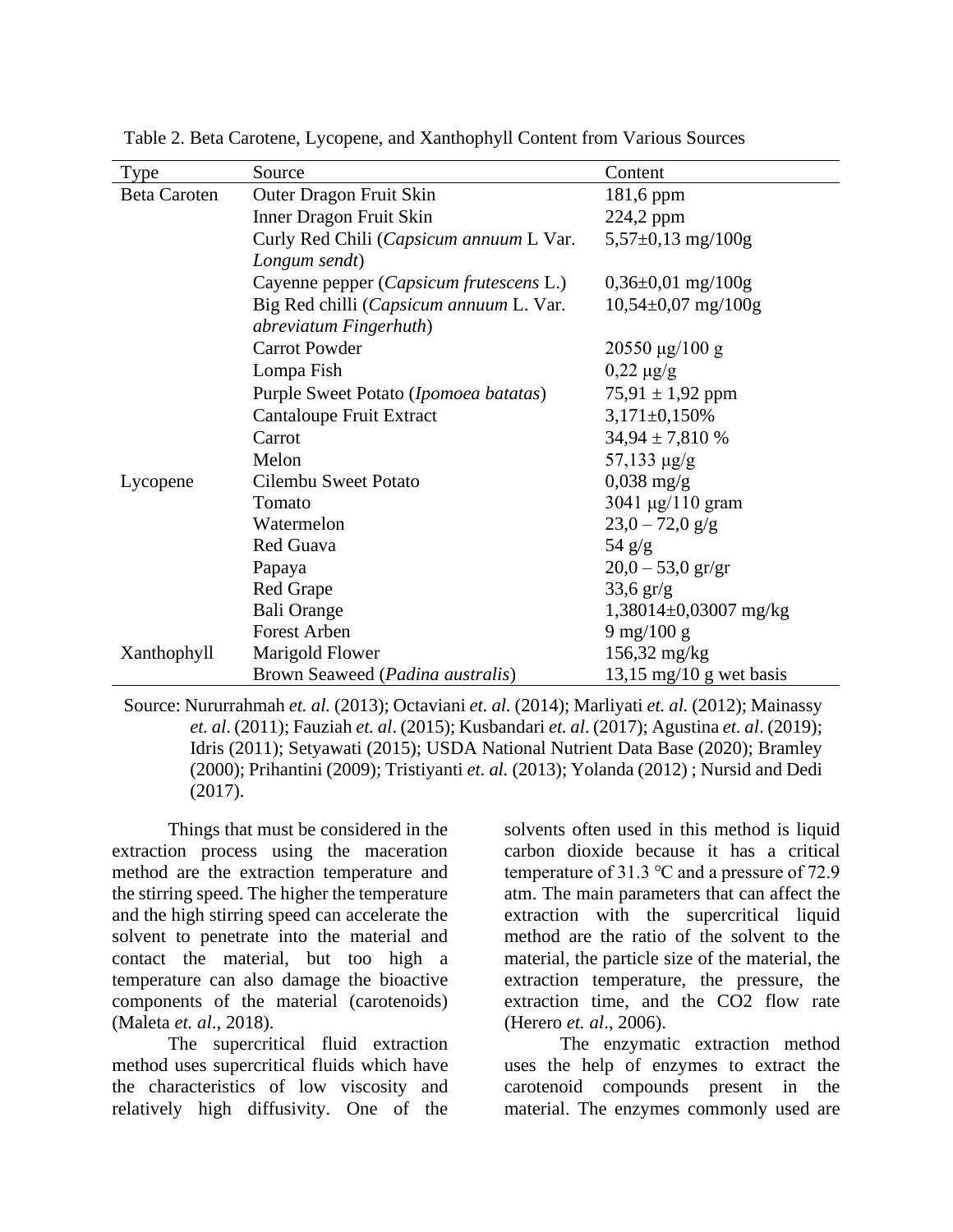cellulase, pectinase, and hemicellulase enzymes. These enzymes will damage the cell walls of the material, so that carotenoid compounds can get out of the material. The factors that influence this method are pH and extraction temperature. The pH and temperature used are adjusted to the optimum conditions for the enzymes used (Lindahl *et. al*., 2013).

### **CONCLUSION**

Carotenoids are pigments that can be used as natural colorant in food. This pigment provides red, yellow, and orange colors. Carotenoids can act as antioxidants and provitamin A. Functions as antioxidants are caused by the carotenoid structure, which has double bonds, open chains, and the least amount of bound oxygen substituents. In addition, carotenoids are lipophilic compounds so they can dissolve in oil and organic solvents. Carotenoid pigments are quite resistant to heating, but they can be very easily degraded in acidic, light, and oxygen environments. The process of carotenoid pigment extraction can be done in three ways, namely maceration extraction, supercritical fluid extraction, and enzymatic extraction.

# **REFERENCES**

- Agustina A, Hidayati N, Susanti P. 2019. Penetapan Kadar β-Karoten pada Wortel (Daucus carota, L) Mentah dan Wortel Rebus dengan Spektrofotometri Visibel. Jurnal Farmasi Sains dan Praktis, 5(1),7-13.
- Amaya RDB. 2016. Food carotenoids: chemistry, biology, and technology. New York, United States of America: John Wiley and Sons
- Andarwulan N, Feri K, Dian H. 2011. Analisis pangan. Jakarta, Indonesia: Dian Rakyat
- Aryayustama MG, Ni Made W, Ni Putu S. 2018. Stabilitas Kadar Karotenoid Ekstrak Buah Pandan (Pandanus

tectorius) pada Cahaya dan Suhu Penyimpanan. Jurnal Rekayasa dan Manajemen Agroindustri, 6 (3), 218- 224.

- Bramley PM. 2000. Molecules Interest: Is Lycopene Beneficial to Human Health?. Phytochemistry 54, 233-236.
- Britton GS. Liaaen-Jensen, HP Fander. 2004. Carotenoids hand book. Basel, Switzerland: Blikhauser
- Darmawati, Niartiningsih A, Jompa J. 2016. Analisa Kandungan Karotenoid Rumput Laut Caulerpa Sp. Prosiding Seminar Nasional Hasil Pertanian-Universitas Mahasaraswati, Denpasar – Indonesia. 29-30 Agustus 2016
- Delgado-Vargas F., AR Jimenez, O Paredes-Lopez. 2000. Natural Pigments: Carotenoids, Anthocyanins, and Betalains-<br>
Characteristics, Biosynthesis, Processing, and Stability. Critical Review in Food Science and Nutrition, 40 (3), 73–289.
- Fauziah F, Rasyid R, Fadhlany R. 2015. Pengaruh Proses Pengolahan Terhadap Kadar Beta Karoten Pada Ubi Jalar Varietas Ungu (Ipomoea Batatas (L.) Lam) Dengan Metode Spektrofotometri Visibel. Jurnal Farmasi Higea, 7(2). 152-161
- Fennema, OR. 1996. Food chemistry. New York, United States of America: Marcel Dekker Inc
- Francis FJ. 1999. Colorants. Minnesota, United States of America: Eagan Press Handbook Series.
- Friedrich, Wilhelm. 1988. Vitamins. Berlin, Germany: Walter de Gruyter
- Gross J. 1991. Pigments in vegetables: chlorophylls and carotenoids. New York, United States of America: Van Nostrand Reinhold
- Harborne, J.B. 1996. Metode fitokimia penuntun cara modern menganalisis tumbuhan. Edisi II. Bandung, Indonesia: Penerbit ITB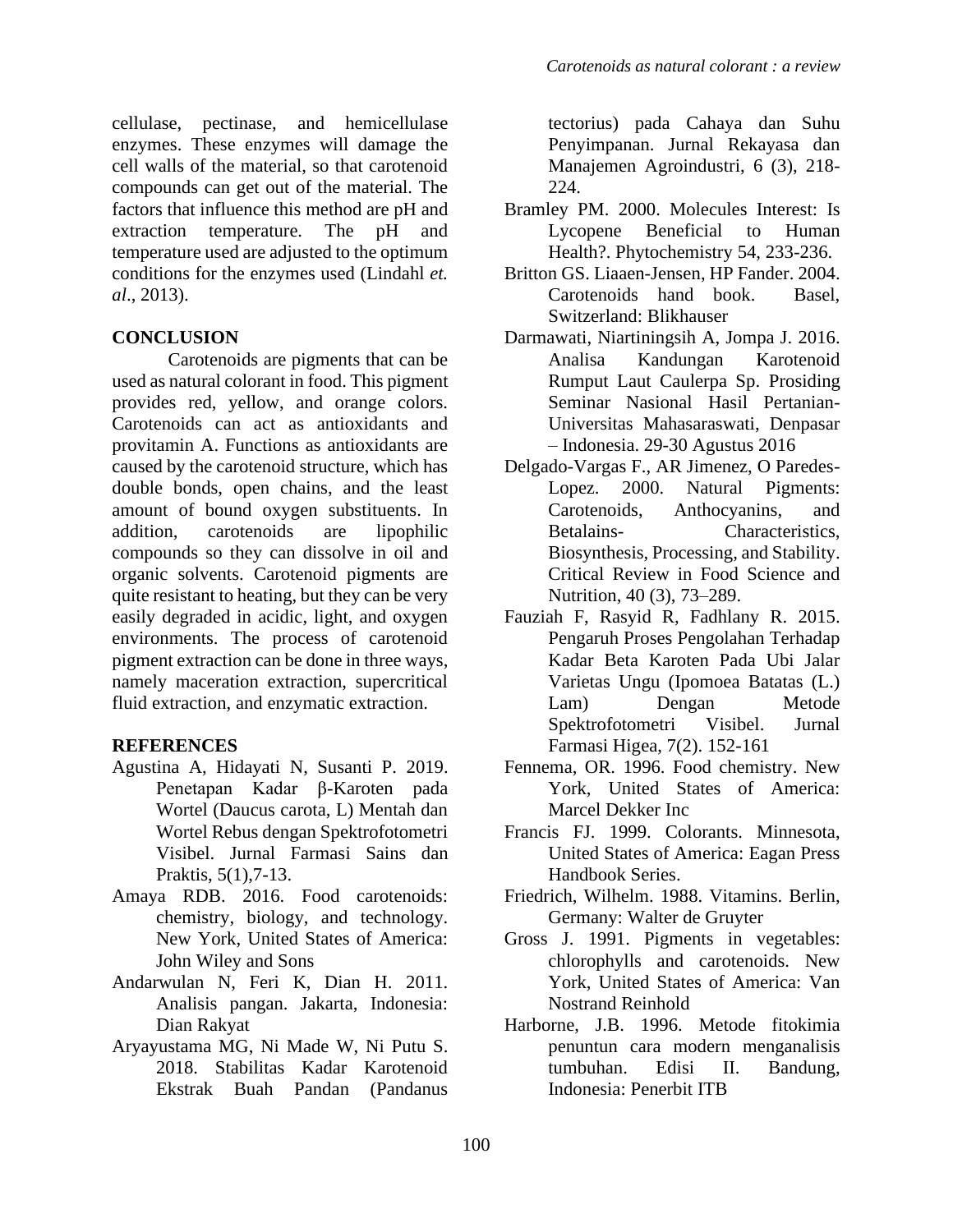- Herero M, Cifuentes A, Ibañez E. 2006. Suband Supercritical Fluid Extraction of Functional Ingredients from Different Natural Sources: Plants, Food-Byproducts, Algae, and Microalgae: A Review. Food Chemistry, 98: 136-148.
- Hujaya, SD. 2008. Isolasi Pigmen Klorofil, Karoten, dan Xantofil dari Limbah Alga di Area Budi Daya Ikan Bojongsoang. (Bachelor's thesis). Retrieved from: https://digilib.itb.ac.id/index.php/gdl/v iew/9328/
- Idris, N. 2011. Analisis Kadar Betakaroten dan Penentuan Aktivitas Antioksidan dari Buah Melon (Cucumis melo Linn.) secara Spektrofotometer UV-Vis. (Bachelor's thesis). Retrieved from: http://repositori.uinalauddin.ac.id/3401/
- Janik, E., Grudziński, W., Gruszecki, W. I., & Krupa, Z. 2008. The Xanthophyll Cycle Pigments In Secale cereale Leaves Under Combined Cd and High Light Stress Conditions. Journal of Photochemistry and Photobiology B: Biology, 90(1), 47-52.
- Kim SR., Ha TY, Song HN, Kim YS, & Park YK. 2005. Comparison of Nutritional Composition and Antioxidative Activity for Kabocha Squash and Pumpkin. Korean Journal of Food Science and Technology, 4, 171-172
- Kusbandari A, Susanti H. 2017. Kandungan Beta Karoten dan Aktivitas Penangkapan Radikal Bebas terhadap DPPH (1,1-difenil 2-pikrilhidrazil) Ekstrak Buah Blewah (Cucumis melo var. Cantalupensis L) Secara Spektrofotometri UV-Visibel. Jurnal Farmasi Sains dan Komunitas, 14(1), 37-42.
- Limantara, L, Rahayu, P. 2012. Prospek Kesehatan Pigmen Alami. Prosiding Seminar Nasional Pigmen –

Universitas Kristen Satya Wacana, Slatiga – Indonesia. 12 Mei 2012

- Lindahl S, Liu J, Khan S, Karlsson EN, Turner C. 2013. An On-Line Method for Pressurized Hot Water Extraction and Enzymatic Hydrolysis of Quercetin Glucosides from Onions. Analytica Chimica Acta, 785, 50 – 59.
- Made GA, Wartini NM, Suwariani NP. 2018. Stabilitas Kadar Karotenoid Ekstrak Buah Pandan (Pandanus tectorius) pada Cahaya dan Suhu Penyimpanan. Jurnal Rekayasa dan Manajemen Agroindustri, 6 (3), 218-224.
- Magdalena, Heriyanto, Hastuti, Limantara, L. 2007. Pengaruh Lama Pemanasan Terhadap Kandungan Pigmen Serta Vitamin A Daun Singkong (Manihot esculenta, Crantz) dan Daun Singkong Karet (Manihot glaziovii, Muell. Arg). Indonesian Journal of Chemistry, 7 (1), 97-104.
- Mainassy, Meillisa C, Jacob LA, Uktolseja, Martosupono M. 2011. Pendugaan Kandungan Beta Karoten Ikan Lompa (Thryssa baelama) di Perairan Pantai Apui, Maluku Tengah. Jurnal Perikanan. 13 (2), 51-59
- Maleta HS, Renny I, Leenawaty L, Tatas HPB. 2018. Ragam Metode Ekstraksi Karotenoid dari Sumber Tumbuhan dalam Dekade Terakhir (Telaah Literatur). Jurnal Rekayasa Kimia dan Lingkungan, 13 (1),  $40 - 50$ .
- Manasika A, Widjanarko SB. 2015. Ekstraksi Pigmen Karotenoid Labu Kabocha dengan Metode Ultrasonik. Jurnal Pangan dan Agroindustri, 3(3), 928- 938.
- Marliyati, SA, Sulaeman A, Rahayu MP. 2012. Aplikasi Serbuk Wortel Sebagai Sumber ß -Karoten Alami Pada Produk Mi Instan. Jurnal Gizi dan Pangan, 7(2), 127—134
- Maoka T. 2009. Recent Progress in Structural Studies of Carotenoids in Animals and